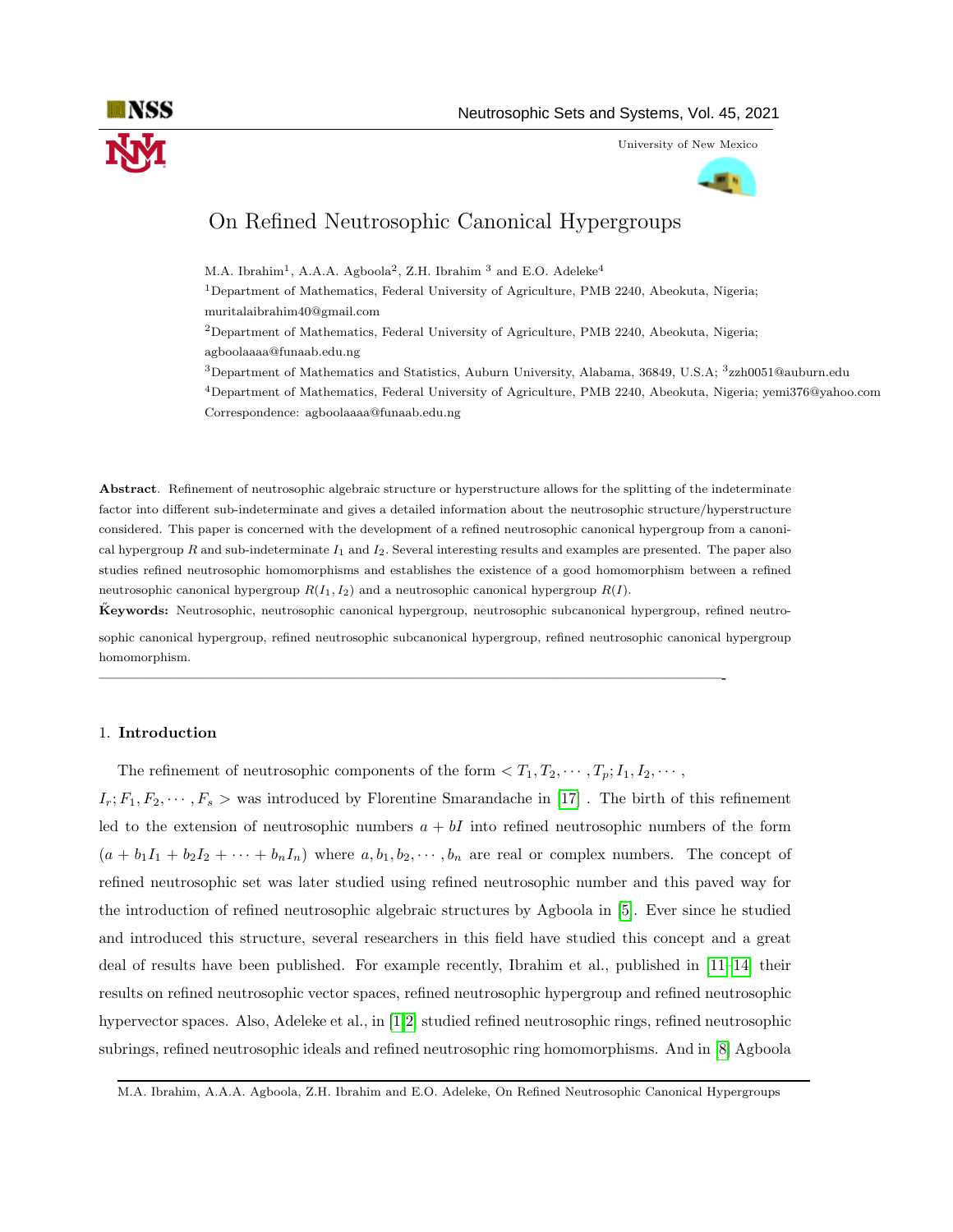et al., refined neutrosophic algebraic hyperstructures and presented some of its elementary properties. For details about algebraic hyperstructure, neutrosophic structures/hyperstructure and new trends in neutrosophic theory the readers should see [\[3,](#page-13-8) [6,](#page-13-9) [7,](#page-13-10) [9,](#page-13-11) [10,](#page-13-12) [15,](#page-13-13) [16\]](#page-13-14).

### 2. Preliminaries

In this section, we will give some definitions, examples and results that will be used in the sequel.

**Definition 2.1.** [\[4\]](#page-13-15) If  $*: X(I_1, I_2) \times X(I_1, I_2) \mapsto X(I_1, I_2)$  is a binary operation defined on  $X(I_1, I_2)$ , then the couple  $(X(I_1, I_2), *)$  is called a refined neutrosophic algebraic structure and it is named according to the laws (axioms) satisfied by ∗.

For the purposes of this paper, it will be assumed that I splits into two indeterminacies  $I_1$  [contradiction (true  $(T)$  and false  $(F)$ ) and  $I_2$  [ignorance (true  $(T)$  or false  $(F)$ )]. It then follows logically that:

 $I_1I_1 = I_1^2 = I_1,$  $I_2I_2 = I_2^2 = I_2$  and  $I_1I_2 \ \ = \ \ I_2I_1 \ \ = \ \ I_1.$ 

**Definition 2.2.** [\[4\]](#page-13-15) Let  $(X(I_1, I_2), +, \cdot)$  be any refined neutrosophic algebraic structure where  $+$  and . are ordinary addition and multiplication respectively.

For any two elements  $(a, bI_1, cI_2), (d, eI_1, fI_2) \in X(I_1, I_2)$ , we define

$$
(a, bI_1, cI_2) + (d, eI_1, fI_2) = (a + d, (b + e)I_1, (c + f)I_2),
$$
  

$$
(a, bI_1, cI_2) \cdot (d, eI_1, fI_2) = (ad, (ae + bd + be + bf + ce)I_1, (af + cd + cf)I_2).
$$

**Definition 2.3.** [\[4\]](#page-13-15) If + and . are ordinary addition and multiplication,  $I_k$  with  $k = 1, 2$  have the following properties:

- (1)  $I_k + I_k + \cdots + I_k = nI_k$ .
- (2)  $I_k + (-I_k) = 0.$
- (3)  $I_k \tcdot I_k \cdots I_k = I_k^n = I_k$  for all positive integers  $n > 1$ .
- (4)  $0 \cdot I_k = 0$ .
- (5)  $I_k^{-1}$  is undefined and therefore does not exist.

**Definition 2.4.** [\[4\]](#page-13-15) Let  $(G, *)$  be any group. The couple  $(G(I_1, I_2), *)$  is called a refined neutrosophic group generated by G,  $I_1$  and  $I_2$ .  $(G(I_1, I_2), *)$  is said to be commutative if for all  $x, y \in G(I_1, I_2)$ , we have  $x * y = y * x$ . Otherwise, we call  $(G(I_1, I_2), *)$  a non-commutative refined neutrosophic group.

M.A. Ibrahim, A.A.A. Agboola, Z.H. Ibrahim and E.O. Adeleke, On Refined Neutrosophic Canonical Hypergroups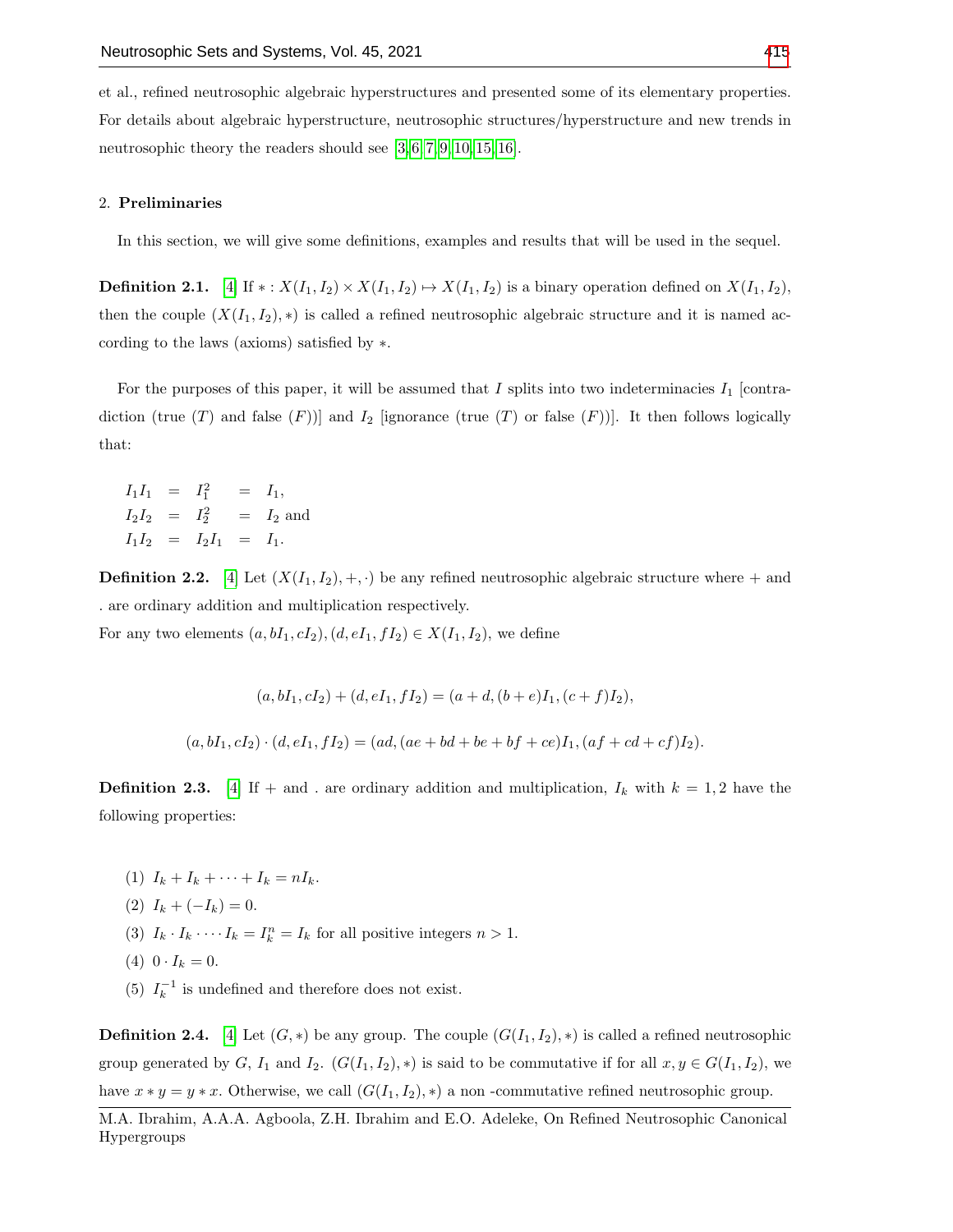**Definition 2.5.** [\[4\]](#page-13-15) If  $(X(I_1, I_2), *)$  and  $(Y(I_1, I_2), *)$  are two refined neutrosophic algebraic structures, the mapping

$$
\phi: (X(I_1, I_2), *) \longrightarrow (Y(I_1, I_2), *)
$$

is called a neutrosophic homomorphism if the following conditions hold:

- (1)  $\phi((a, bI_1, cI_2) * (d, eI_1, fI_2)) = \phi((a, bI_1, cI_2)) *' \phi((d, eI_1, fI_2)).$
- (2)  $\phi(I_k) = I_k$  for all  $(a, bI_1, cI_2), (d, eI_1, fI_2) \in X(I_1, I_2)$  and  $k = 1, 2$ .

**Example 2.6.** [\[4\]](#page-13-15) Let  $\mathbb{Z}_2(I_1, I_2) = \{(0, 0, 0), (1, 0, 0), (0, I_1, 0), (0, 0, I_2), (0, I_1, I_2), (1, I_1, 0),\}$ 

 $(1, 0, I_2), (1, I_1, I_2)$ . Then  $(\mathbb{Z}_2(I_1, I_2), +)$  is a commutative refined neutrosophic group of integers modulo 2. Generally for a positive integer  $n \geq 2$ ,  $(\mathbb{Z}_n(I_1, I_2), +)$  is a finite commutative refined neutrosophic group of integers modulo *n*.

**Example 2.7.** [\[4\]](#page-13-15) Let  $(G(I_1, I_2), *)$  and and  $(H(I_1, I_2), *)$  be two refined neutrosophic groups. Let  $\phi$ :  $G(I_1, I_2) \times H(I_1, I_2) \to G(I_1, I_2)$  be a mapping defined by  $\phi(x, y) = x$  and let  $\psi: G(I_1, I_2) \times H(I_1, I_2) \to H(I_1, I_2)$  be a mapping defined by  $\psi(x, y) = y$ . Then  $\phi$  and  $\psi$  are refined neutrosophic group homomorphisms.

**Definition 2.8.** [\[10\]](#page-13-12) Let H be a non-empty set and  $\circ: H \times H \longrightarrow P^*(H)$  be a hyperoperation. The couple  $(H, \circ)$  is called a hypergroupoid. For any two non-empty subsets A and B of H and  $x \in H$ , we define

$$
A \circ B = \bigcup_{a \in A, b \in B} a \circ b, \quad A \circ x = A \circ \{x\} \quad \text{and} \quad x \circ B = \{x\} \circ B.
$$

**Definition 2.9.** [\[10\]](#page-13-12) Let H be a non-empty set and let  $+$  be a hyperoperation on H. The couple  $(H, +)$  is called a canonical hypergroup if the following conditions hold:

- (1)  $x + y = y + x$ , for all  $x, y \in H$ ,
- (2)  $x + (y + z) = (x + y) + z$ , for all  $x, y, z \in H$ ,
- (3) there exists a neutral element  $0 \in H$  such that  $x + 0 = \{x\} = 0 + x$ , for all  $x \in H$ ,
- (4) for every  $x \in H$ , there exists a unique element  $-x \in H$  such that  $0 \in x + (-x) \cap (-x) + x$ ,
- (5)  $z \in x + y$  implies  $y \in -x + z$  and  $x \in z y$ , for all  $x, y, z \in H$ . A nonempty subset A of H is called a subcanonical hypergroup if  $A$  is a canonical hypergroup under the same hyperaddition as that of H that is, for every  $a, b \in A$ ,  $a - b \in A$ . If in addition  $a + A - a \subseteq A$  for all  $a \in H$ , A is said to be normal.

**Definition 2.10.** [\[6\]](#page-13-9) Let  $(H, +)$  be any canonical hypergroup and let I be an indeterminate. Let  $H(I) = \langle H \cup I \rangle = \{ (a, bI) : a, b \in H \}$  be a set generated by H and I. The hyperstructure  $(H(I), +)$  is called a neutrosophic canonical hypergroup. For all  $(a, bI), (c, dI) \in H(I)$  with  $b \neq 0$  or  $d \neq 0$ , we define

$$
(a, bI) + (c, dI) = \{(x, yI) : x \in a + c, y \in a + d \cup b + c \cup b + d\}.
$$

M.A. Ibrahim, A.A.A. Agboola, Z.H. Ibrahim and E.O. Adeleke, On Refined Neutrosophic Canonical Hypergroups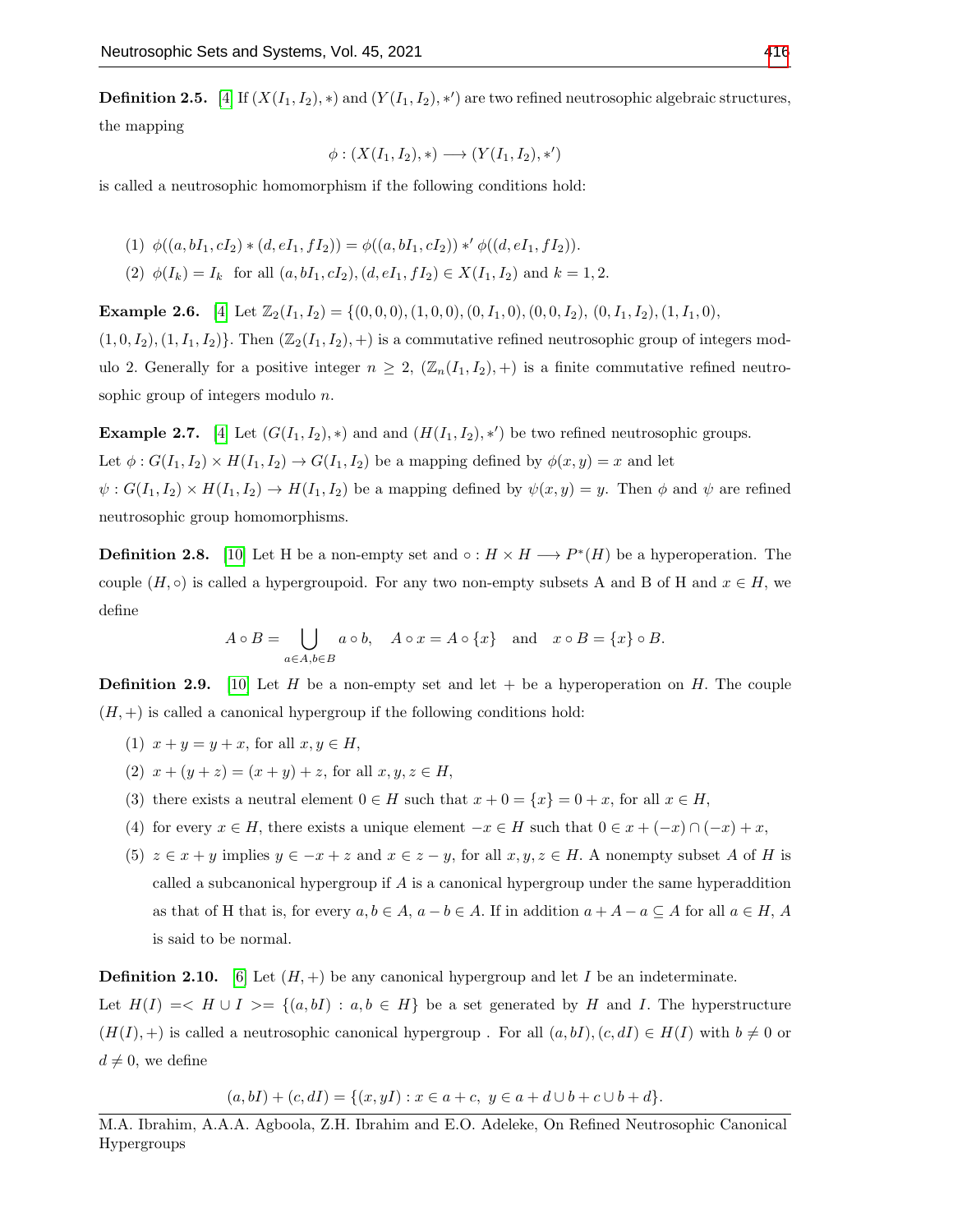An element  $I \in H(I)$  is represented by  $(0, I)$  in  $H(I)$  and any element  $x \in H$  is represented by  $(x, 0)$ in  $H(I)$ . For any nonempty subset  $A(I)$  of  $H(I)$ , we define  $-A(I) = \{- (a, bI) = (-a, -bI) : a, b \in H\}$ .

**Definition 2.11.** [\[6\]](#page-13-9) Let  $(H(I), +)$  be a neutrosophic canonical hypergroup.

called a pseudo neutrosophic subcanonical hypergroup of  $H(I)$ .

- (1) A nonempty subset  $A(I)$  of  $H(I)$  is called a neutrosophic subcanonical hypergroup of  $H(I)$  if  $(A(I), +)$  is itself a neutrosophic canonical hypergroup. It is essential that  $A(I)$  must contain a proper subset which is a subcanonical hypergroup of H. If  $A(I)$  does not contain a proper subset which is a subcanonical hypergroup of H, then it is
- (2) If  $A(I)$  is a neutrosophic subcanonical hypergroup (pseudo neutrosophic subcanonical hypergroup),  $A(I)$  is said to be normal in  $H(I)$  if for all  $(a, bI) \in H(I), (a, bI) + A(I) - (a, bI) \subseteq A(I).$

**Definition 2.12.** [\[6\]](#page-13-9) Let  $(H_1(I), +)$  and  $(H_2(I), +)$  be two neutrosophic canonical hyper-groups and let

 $\phi: H_1(I) \longrightarrow H_2(I)$  be a mapping from  $H_1(I)$  into  $H_2(I)$ .

- (1)  $\phi$  is called a homomorphism if :
	- (a)  $\phi$  is a canonical hypergroup homomorphism,
	- (b)  $\phi((0, I)) = (0, I).$
- (2)  $\phi$  is called a good or strong homomorphism if:
	- (a)  $\phi$  is a good or strong canonical hypergroup homomorphism,
	- (b)  $\phi((0, I)) = (0, I).$
- (3)  $\phi$  is called an isomorphism (strong isomorphism) if  $\phi$  is a bijective homomorphism (strong homomorphism).

### 3. Development of a refined neutrosophic canonical hypergroup

In this section, we study and present the development of refined neutrosophic canonical hypergroup and some of their basic properties.

**Definition 3.1.** Let  $(R, +)$  be any canonical hypergroup. The couple  $(R(I_1, I_2), +)$  is a neutrosophic canonical hypergroup generated by  $R$ ,  $I_1$  and  $I_2$ , where + hyperoperations. i.e.,

$$
+: R(I_1, I_2) \times R(I_1, I_2) \longrightarrow 2^{R(I_1, I_2)}.
$$

For all  $(a, bI_1, cI_2), (d, eI_1, fI_2) \in R(I_1, I_2)$  with  $a, b, c, d, e, f \in R$ , we define

$$
(a, bI_1, cI_2) + (d, eI_1, fI_2) = \{(p, qI_1, rI_2) : p \in a + d, q \in (b + e), r \in (c + f)\}.
$$

**Lemma 3.2.** Let  $(R(I_1, I_2), +)$  be any neutrosophic canonical hypergroup. Let  $h_1 = (u, vI_1, tI_2)$ ,  $h_2 = (m, nI_1, kI_2) \in R(I_1, I_2)$  with  $u, v, t, m, n, k \in R$ . For all  $h_1, h_2 \in R(I_1, I_2)$  we have

 $(1)$   $-(-h_1) = -(-u, -vI_1, -tI_2) = (-(-u), -(-v)I_1, -(-t)I_2) = (u, vI_1, tI_2).$ 

M.A. Ibrahim, A.A.A. Agboola, Z.H. Ibrahim and E.O. Adeleke, On Refined Neutrosophic Canonical Hypergroups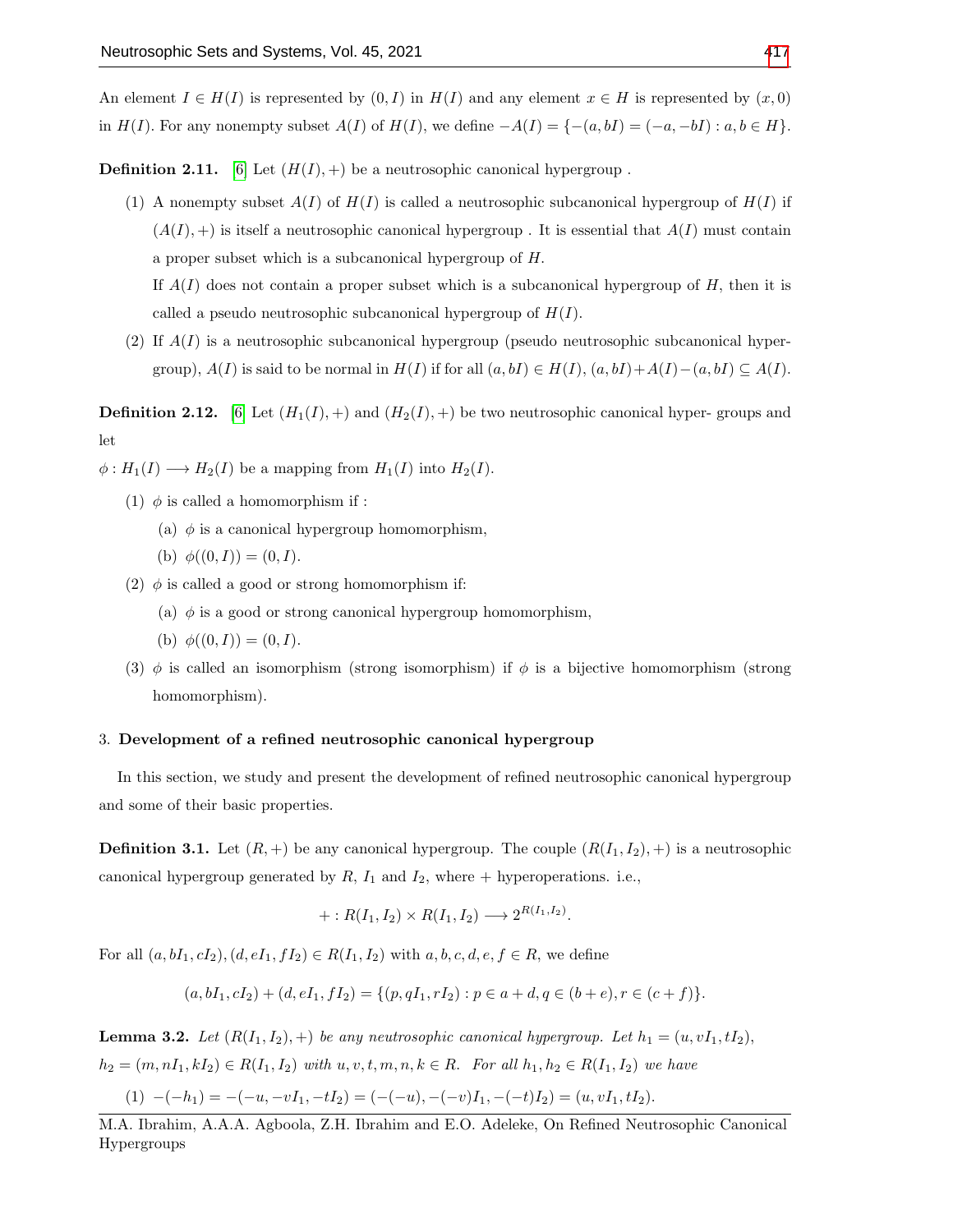(2)  $(0, 0I_1, 0I_2)$  is the unique element such that for every  $h_1 \in R(I_1, I_2)$ , there is an element  $-h_1 \in R(I_1, I_2)$  with the property  $(0, 0I_1, 0I_2) \in h_1 - h_2$ . (3)  $-(0, 0I_1, 0I_2) = (0, 0I_1, 0I_2).$ (4)  $-(h_1 + h_2) = -h_1 - h_2$ .

*Proof.* The proof is similar to the proof in classical case.  $\Box$ 

**Definition 3.3.** Let  $R(I_1, I_2)$  be a refined neutrosophic canonical hypergroup and let  $K(I_1, I_2)$  be a proper subset of  $R(I_1, I_2)$ . Then

- (1)  $K(I_1, I_2)$  is said to be a refined neutrosophic subcanonical hypergroup of  $R(I_1, I_2)$  if  $K(I_1, I_2)$ is a refined neutrosophic canonical hypergroup. It is essential that  $K(I_1, I_2)$  contains a proper subset which is a canonical hypergroup.
- (2)  $K(I_1, I_2)$  is said to be a refined pseudo neutrosophic subcanonical hypergroup of  $R(I_1, I_2)$  if  $K(I_1, I_2)$  is a refined neutrosophic canonical hypergroup which contains no proper subset which is a canonical hypergroup.

Proposition 3.4. Every refined neutrosophic canonical hypergroup is a canonical hypergroup.

*Proof.* Let  $(R(I_1, I_2), +)$  be a refined neutrosophic canonical hypergroup and let  $x = (a, bI_1, cI_2), y =$  $(d, eI_1, fI_2), z = (g, hI_1, kI_2) \in R(I_1, I_2)$ . Then :

$$
(i) \; x + y = (a, bI_1, cI_2) + (d, eI_1, fI_2)
$$
  
= { $(p, qI_1, sI_2) : p \in a + d, q \in b + e, s \in c + f$ }  
= { $(p, qI_1, sI_2) : p \in d + a, q \in e + b, s \in f + c$ }  
=  $(d, eI_1, fI_2) + (a, bI_1, cI_2)$   
=  $y + x$ .

$$
(ii) (x + y) + z = ((a, bI_1, cI_2) + (d, eI_1, fI_2)) + (g, hI_1, kI_2)
$$
  
\n
$$
= \{(p, qI_1, sI_2) : p \in a + d, q \in b + e, s \in c + f\} + (g, hI_1, kI_2)
$$
  
\n
$$
= \{(p', q'I_1, s'I_2) : p' \in p + g, q' \in q + h, s' \in s + k\}
$$
  
\n
$$
= \{(p', q'I_1, s'I_2) : p' \in (a + d) + g, q' \in (b + e) + h, s' \in (c + f) + k\}
$$
  
\n
$$
= \{(p', q'I_1, s'I_2) : p' \in a + (d + g), q' \in b + (e + h), s' \in c + (f + k)\}
$$
  
\n
$$
= (a, bI_1, cI_2) + ((d, eI_1, fI_2) + (g, hI_1, kI_2))
$$
  
\n
$$
= x + (y + z).
$$

$$
(iii) (0,0I_1,0I_2) + (a, bI_1, cI_2) = \{(p,qI_1, tI_2) : p \in 0 + a, q \in 0 + b, t \in 0 + c\}
$$
  

$$
= \{(p,qI_1, tI_2) : p \in \{a\}, q \in \{b\}, t \in \{c\}\}
$$
  

$$
= \{(a,bI_1, cI_2)\}.
$$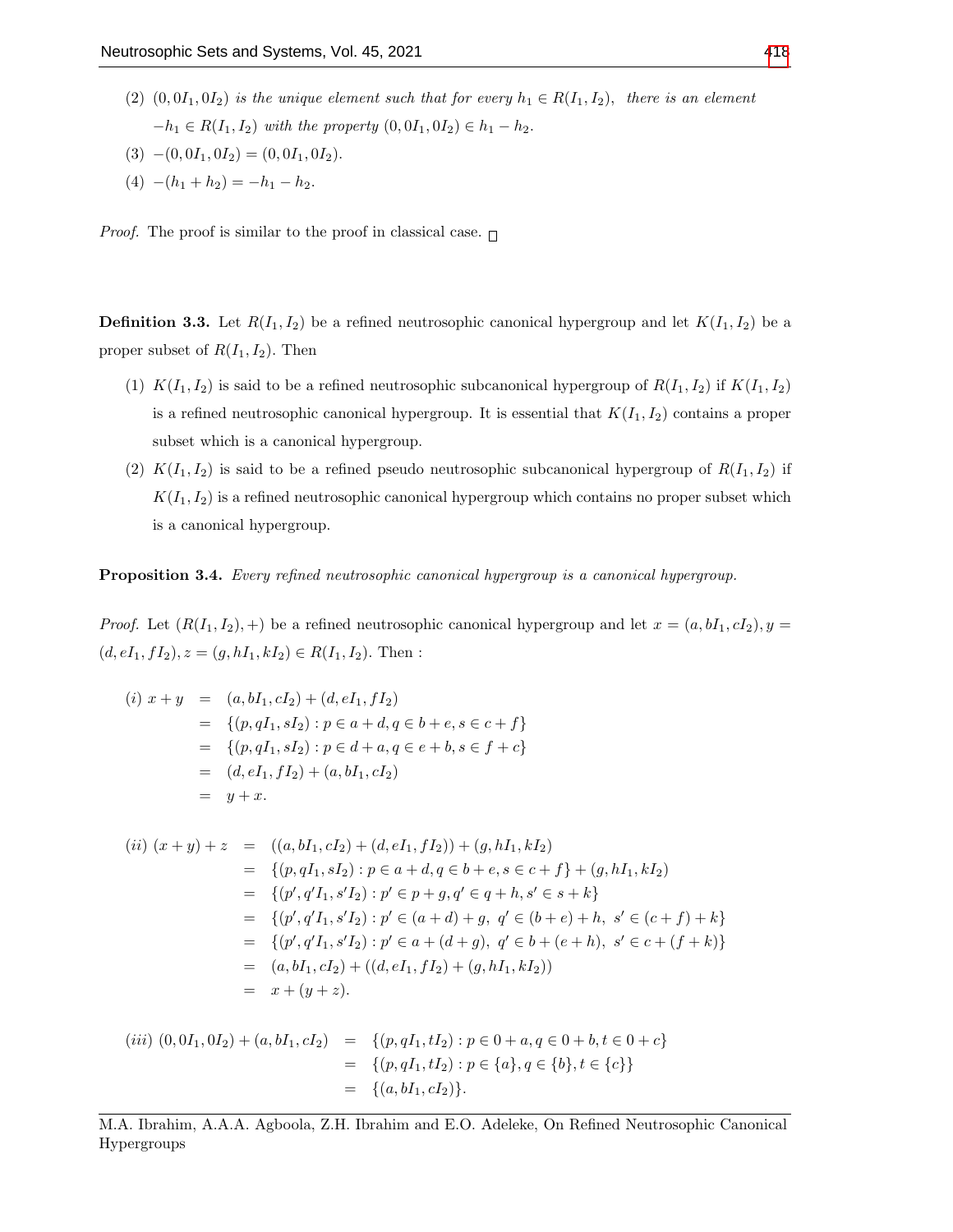Also, it can be shown that  $(a, bI_1, cI_2) + (0, 0I_1, 0I_1) = \{(a, bI_1, cI_2)\}\.$  Hence, there exists a neutral element  $(0, 0I_1, 0I_2) \in R(I_1, I_2)$ .

$$
(iv) ((a, bI_1, cI_2) + (-a, -bI_1, cI_2)) \cap ((-a, -bI_1, cI_2) + (a, bI_1, cI_2))
$$
  
\n
$$
= \{ (p, qI_1, tI_2) : p \in a + (-a), q \in b + (-b), t \in c + (-c) \}
$$
  
\n
$$
\cap \{ (m, nI_1, uI_2) : m \in (-a) + a, n \in (-b) + b, u \in (-c) + c \}
$$
  
\n
$$
= \{ (p, qI_1, tI_2) : p \in \{0\}, q \in \{0\}, t \in \{0\} \}
$$
  
\n
$$
\cap \{ (m, nI_1tI_2) : m \in \{0\}, n \in \{0\}, t \in \{0\} \}.
$$

Then we can say that  $(0, 0I_1, 0I_2) \in ((a, bI_1, cI_2) + (-a, -bI_1, -cI_2)) \cap ((-a, -bI_1, -cI_2) + (a, bI_1, cI_2))$ and therefore,  $-(a, bI_1, cI_2)$  is the unique inverse of any  $(a, bI_1, cI_2) \in R(I_1, I_2)$ .

$$
(v) \text{ Let } z \in x + y, \quad i.e \quad (g, hI_1, kI_2) \in (a, bI_1, cI_2) + (d, eI_1, fI_2). \text{ Then}
$$
\n
$$
(g, hI_1, kI_2) \in \{ (p, qI_1, tI_2) : p \in a + d, q \in b + e, t \in c + f \}
$$
\n
$$
= \{ (p, qI_1, tI_2) : d \in -a + p, e \in -b + q, f \in -c + t \}
$$
\n
$$
= \{ (d, eI_1, fI_2) : d \in -a + p, e \in -b + q, f \in -c + t \}.
$$

So, we have  $(d, eI_1, fI_2) \in -(a, bI_1, cI_2) + (g, hI_1, kI_2)$ . Also we can show that  $(a, bI_1, cI_2) \in (g, hI_1, kI_2) - (d, eI_1, fI_2)$ . Hence,  $z \in x + y$  implies that  $x \in z - y$ and  $y \in -x + z$ . Accordingly,  $R(I_1, I_2)$  is a canonical hypergroup.  $\Box$ 

Example 3.5. Let  $R(I_1, I_2) = \{a_1 = (s, sI_1, sI_2), a_2 = (s, sI_1, tI_2), a_3 = (s, tI_1, sI_2),$  $a_4 = (s, tI_1, tI_2), b_1 = (t, tI_1, tI_2), b_2 = (t, tI_1, sI_2), b_3 = (t, sI_1, tI_2), b_4 = (t, sI_1, sI_2)$  be a refined neutrosophic set and let + be the hyperoperation on  $R(I_1, I_2)$  defined as in the tables below. Let  $a = \{a_1, a_2, a_3, a_4\}$  and  $b = \{b_1, b_2, b_3, b_4\}.$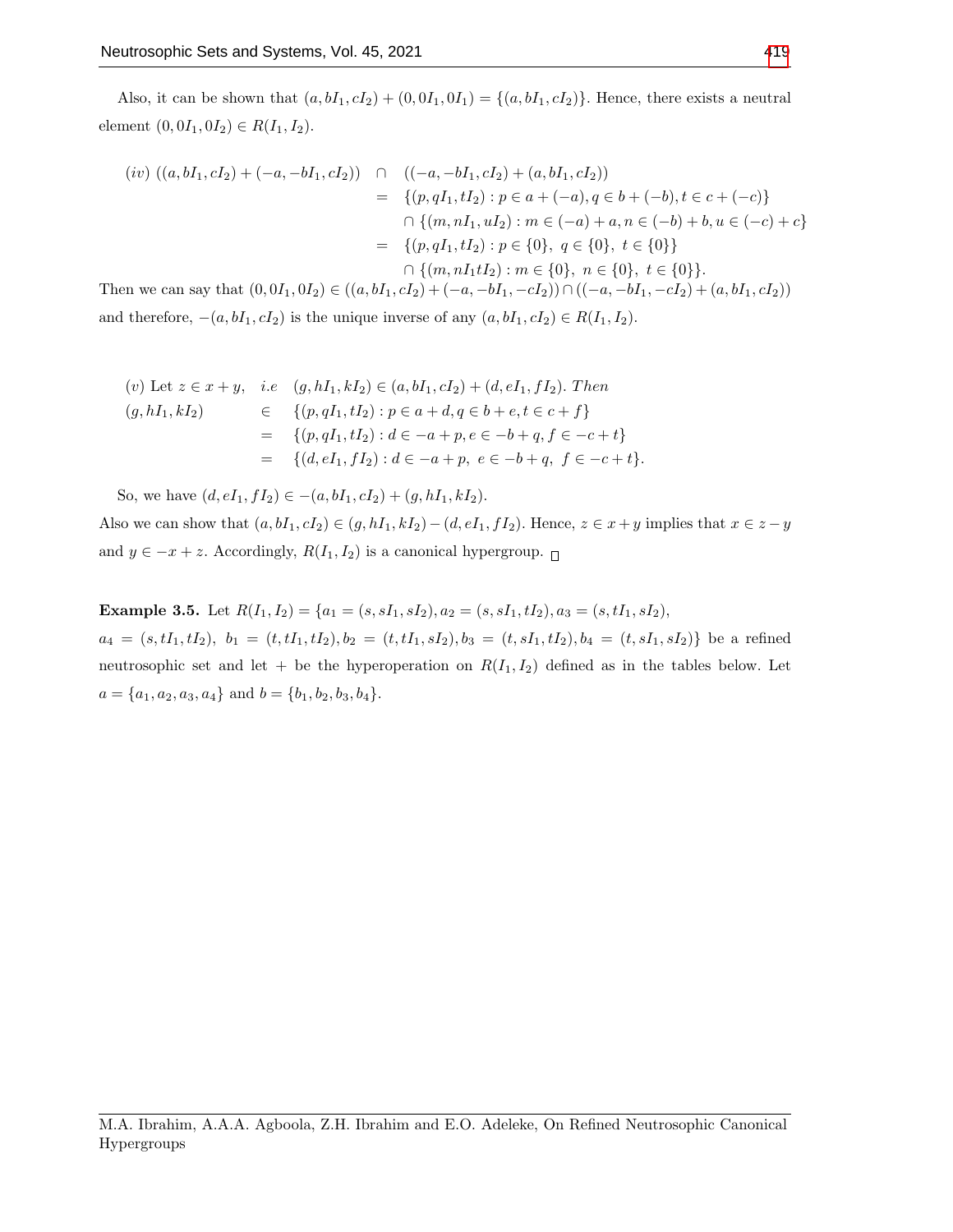| $^{+}$           | $a_1$            | $a_2$                                                                                                                                                         | $a_3$ | $a_4$          | $b_1$          | $b_2$                                                                                                                                                                                                                                                                                                                                                                                                                                                                   | $b_3$ | $b_4$ |
|------------------|------------------|---------------------------------------------------------------------------------------------------------------------------------------------------------------|-------|----------------|----------------|-------------------------------------------------------------------------------------------------------------------------------------------------------------------------------------------------------------------------------------------------------------------------------------------------------------------------------------------------------------------------------------------------------------------------------------------------------------------------|-------|-------|
| a <sub>1</sub>   | a <sub>1</sub>   | $a_2$                                                                                                                                                         | $a_3$ | a <sub>4</sub> | b <sub>1</sub> | b <sub>2</sub>                                                                                                                                                                                                                                                                                                                                                                                                                                                          | $b_3$ | $b_4$ |
| $a_2$            |                  |                                                                                                                                                               |       |                |                | $\begin{array}{cccccc} a_2 & \left\{ \begin{array}{c} a_1 \\ a_2 \end{array} \right\} & a_4 & \left\{ \begin{array}{c} a_3 \\ a_4 \end{array} \right\} & \left\{ \begin{array}{c} b_1 \\ b_2 \end{array} \right\} & b_1 & \left\{ \begin{array}{c} b_3 \\ b_4 \end{array} \right\} & b_3 \\ \\ a_3 & a_4 & \left\{ \begin{array}{c} a_1 \\ a_3 \end{array} \right\} & \left\{ \begin{array}{c} a_1 \\ a_3 \end{array} \right\} & \left\{ \begin{array}{c} a_2 \\ a_4 \$ |       |       |
| $a_3$            |                  |                                                                                                                                                               |       |                |                |                                                                                                                                                                                                                                                                                                                                                                                                                                                                         |       |       |
|                  |                  | $a_4 \quad a_4 \quad \left\{ \begin{array}{c} a_3 \\ a_4 \end{array} \right\} \quad \left\{ \begin{array}{c} a_2 \\ a_4 \end{array} \right\} \quad a \quad b$ |       |                |                |                                                                                                                                                                                                                                                                                                                                                                                                                                                                         |       |       |
|                  |                  |                                                                                                                                                               |       |                |                | $b_1 \quad b_1 \quad \left\{ \begin{array}{c} b_1 \\ b_2 \end{array} \right\} \quad \left\{ \begin{array}{c} b_1 \\ b_3 \end{array} \right\} \quad b \qquad \qquad R(I_1,I_2) \quad \left\{ \begin{array}{c} a_2 \\ a_4 \\ b_1 \end{array} \right\} \quad \left\{ \begin{array}{c} a_3 \\ a_4 \\ b_1 \end{array} \right\} \quad \left\{ \begin{array}{c} a_4 \\ a_4 \\ b_1 \end{array} \right\}$                                                                        |       |       |
| $\mathfrak{b}_2$ |                  | $b_2$ $b_1$                                                                                                                                                   |       |                |                | $\left\{ \begin{array}{c} b_2 \ b_4 \end{array} \right\} \quad \left\{ \begin{array}{c} b_1 \ b_3 \end{array} \right\} \quad \left\{ \begin{array}{c} a_2 \ a_4 \ b_1 \end{array} \right\} \quad \left\{ \begin{array}{c} a_1 \ a_3 \ b_2 \end{array} \right\} \quad \left\{ \begin{array}{c} a_4 \ a_4 \ b_1 \end{array} \right\} \quad \left\{ \begin{array}{c} a_3 \ b_2 \end{array} \right\}$                                                                       |       |       |
|                  |                  |                                                                                                                                                               |       |                |                | $b_3 \quad b_3 \quad \left\{ \begin{array}{c} b_3 \\ b_4 \end{array} \right\} \quad b_1 \qquad \quad \left\{ \begin{array}{c} b_1 \\ b_2 \end{array} \right\} \quad \left\{ \begin{array}{c} a_3 \\ a_4 \\ b_1 \\ b_2 \end{array} \right\} \quad \left\{ \begin{array}{c} a_4 \\ a_1 \\ b_1 \end{array} \right\} \quad \left\{ \begin{array}{c} a_1 \\ a_2 \\ b_3 \\ b_4 \end{array} \right\} \quad \left\{ \begin{array}{c} a_2 \\ a_2 \\ b_3 \end{array} \right\}$    |       |       |
| $b_4$            | $\mathfrak{b}_4$ | $b_3$                                                                                                                                                         | $b_2$ | $b_1$          |                | $\begin{array}{c} a_4 \\ b_1 \end{array} \begin{array}{c} \left\{ \begin{array}{c} a_3 \\ b_2 \end{array} \right\} \begin{array}{c} \left\{ \begin{array}{c} a_2 \\ b_3 \end{array} \right\} \begin{array}{c} \left\{ \begin{array}{c} a_1 \\ b_4 \end{array} \right\} \end{array}$                                                                                                                                                                                     |       |       |

TABLE 1. Cayley table for the binary operation  $" + "$ 

It is clear from the table that  $(R(I_1, I_2), +)$  is a refined neutrosophic canonical hypergroups.

**Example 3.6.** Let  $R = \{0, u, v\}$  and define " + " on R as follows

TABLE 2. Cayley table for the hyper operation  $" +"$ 

| $^{+}$                    | $\mathbf{0}$ | $\mathcal{U}$             | $\boldsymbol{\eta}$ |
|---------------------------|--------------|---------------------------|---------------------|
| 0                         | $^{(1)}$     | $\mathcal{U}$             | $\boldsymbol{\eta}$ |
| $\boldsymbol{\mathit{u}}$ |              | $u \quad \{0,u\} \quad v$ |                     |
| $\boldsymbol{\eta}$       | $\eta$       | $\eta$                    | $\{0, u, v\}$       |

Let  $R(I_1, I_2) = \{a_1 = (0, 0I_1, 0I_2), a_2 = (0, 0I_1, uI_2), a_3 = (0, 0I_1, vI_2), a_4 = (0, uI_1, 0I_2),$  $a_5 = (0, vI_1, 0I_2), a_6 = (0, uI_1, vI_2), a_7 = (0, vI_1, uI_2), a_8 = (0, uI_1, uI_2), a_9 = (0, vI_1, vI_2),$  $b_1 = (u, uI_1, uI_2), b_2 = (u, uI_1, 0I_2), b_3 = (u, uI_1, vI_2), b_4 = (u, 0I_1, uI_2), b_5 = (u, vI_1, uI_2),$  $b_6 = (u, 0I_1, vI_2), b_7 = (u, vI_1, 0I_2), b_8 = (u, 0I_1, 0I_2), b_9 = (u, vI_1, vI_2), c_1 = (v, vI_1, vI_2),$  $c_2 = (v, vI_1, 0I_2), c_3 = (v, vI_1, uI_2), c_4 = (v, 0I_1, vI_2), c_5 = (v, uI_1, vI_2), c_6 = (v, 0I_1, uI_2),$  $c_7 = (v, u_1, 0I_2), c_8 = (v, 0I_1, 0I_2), c_9 = (v, u_1, u_2)$  be a refined neutrosophic set.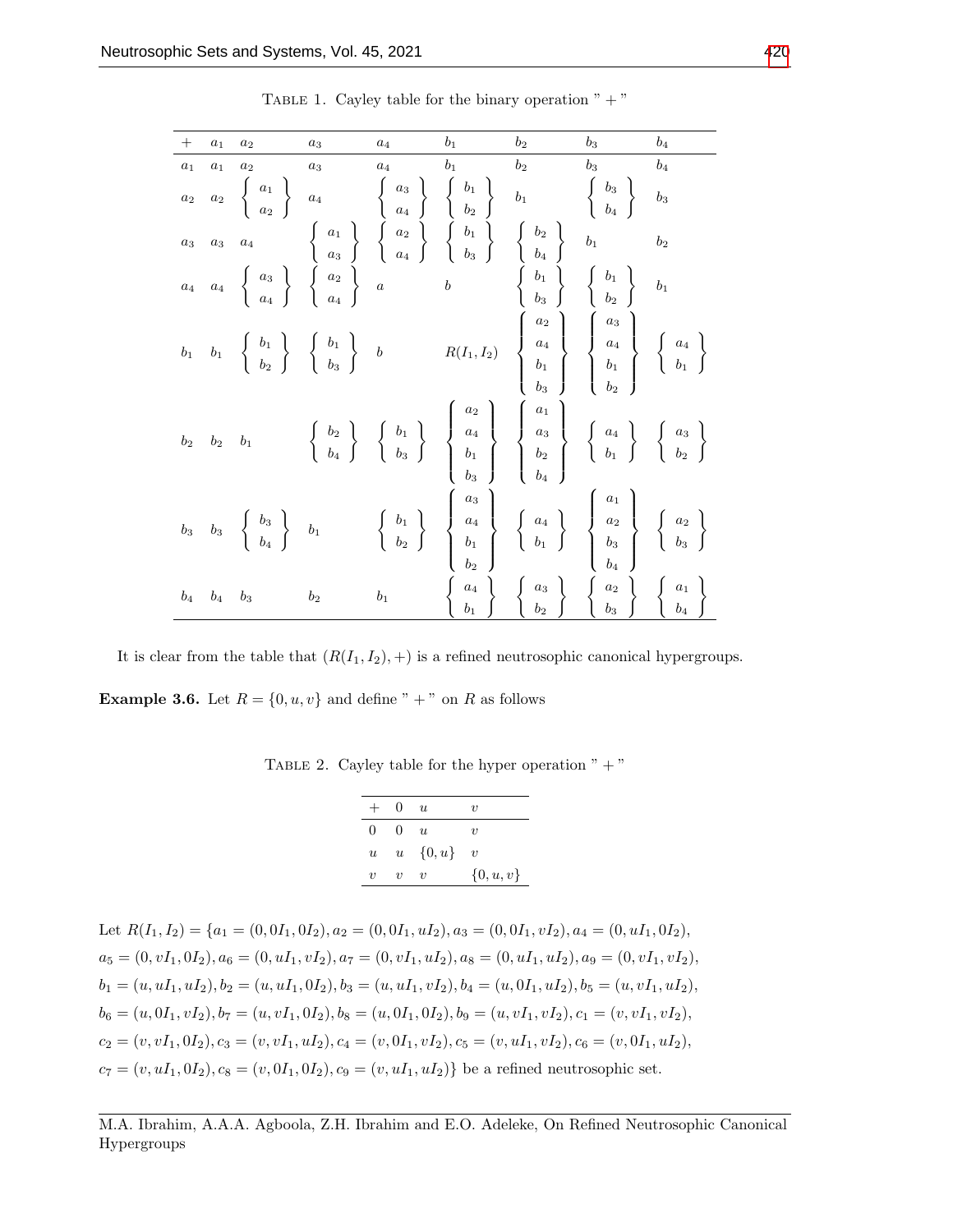For any  $(x, yI_1, zI_1), (p, qI_1, rI_2) \in R(I_1, I_2)$  define the hyperoperation  $+$ ' by

$$
(x,yI_1, zI_1) + ' (p, qI_1, rI_2) = \{(m,nI_1,sI_2) : m \in x + p, n \in y + q, s \in z + r\}.
$$

Then  $(R(I_1, I_2), +')$  is a refined neutrosophic canonical hypergroup.

<span id="page-7-0"></span>**Proposition 3.7.** Let  $(R(I_1, I_2), +_1)$  be a refined neutrosophic canonical hypergroup and let  $(K, +_2)$ be a canonical hypergroup. Define for all  $(x_1, k_1), (x_2, k_2) \in R(I_1, I_2) \times K$  the hyperoperation "+" by

$$
(x_1,k_1)+(x_2,k_2)=\{(x_3,k_3):x_3\in x_1+_{1}x_2,\ k_3\in k_1+_{2}k_2\}.
$$

Where  $x_i = (a_i, b_i I_1, c_i I_2)$  for  $i = 1, 2 \cdots n$ . Then  $(R(I_1, I_2) \times K, +)$  is a refined neutrosophic canonical hypergroup.

*Proof.* Let  $(x_1, k_1), (x_2, k_2), (x_3, k_3) \in R(I_1, I_2) \times K$  for  $x_1, x_2, x_3 \in R(I_1, I_2)$  and  $k_1, k_2, k_3 \in K$ . Then :

(1) For commutativity;

$$
(x_1, k_1) + (x_2, k_2) = ((a_1, b_1I_1, c_1I_2), k_1) + ((a_2, b_2I_1, c_2I_2), k_2)
$$
  
\n
$$
= \{((p, qI_1, sI_2), k) : p \in a_1 +_1 a_2, q \in b_1 +_1 b_2, s \in c_1 +_1 f_2, k \in k_1 +_2 k_2\}
$$
  
\n
$$
= \{((p, qI_1, sI_2), k) : p \in a_2 +_1 a_1, q \in b_2 +_1 b_1, s \in c_2 +_1 c_1, k \in k_2 +_2 k_1\}
$$
  
\n
$$
= ((a_2, b_2I_1, c_2I_2), k_2) + ((a_1, b_1I_1, c_1I_2), k_1)
$$
  
\n
$$
= (x_2, k_2) + (x_1, k_2).
$$

(2) For associativity;

$$
[(x_1, k_1) + (x_2, k_2)] + (x_3, k_3) = [((a_1, b_1I_1, c_1I_2), k_1) + ((a_2, b_2I_1, c_2I_2), k_2)] + ((a_3, b_3I_1, c_3I_2), k_3)
$$
  
\n
$$
= \{((p, qI_1, sI_2), k) : p \in a_1 +_1 a_2, q \in b_1 +_1 b_2, s \in c_1 +_1 c_2,
$$
  
\n
$$
k \in k_1 +_2 k_2\} + ((a_3, b_3I_1, c_3I_2), k_3)
$$
  
\n
$$
= \{((p', q'I_1, s'I_2), k') : p' \in p +_1 a_3, q' \in q +_1 b_3, s' \in s +_1 c_3,
$$
  
\n
$$
k' \in k +_2 k_3\}
$$
  
\n
$$
= \{((p', q'I_1, s'I_2), k') : p' \in (a_1 +_1 a_2) +_1 a_3, q' \in (b_1 +_1 b_2) +_1 b_3,
$$
  
\n
$$
s' \in (c_1 +_1 c_2) +_1 c_3, k' \in (k_1 +_2 k_2) +_2 k_3\}
$$
  
\n
$$
= \{((p', q'I_1, s'I_2), k') : p' \in a_1 +_1 (a_2 +_1 a_3), q' \in b_1 +_1 (b_2 +_1 b_3),
$$
  
\n
$$
s' \in c_1 +_1 (c_2 +_1 c_3), k' \in k_1 +_2 (k_2 +_2 k_3)\}
$$
  
\n
$$
= ((a_1, bI_1, c_1I_2), k_1) + [((a_2, b_2I_1, c_2I_2), k_2) + ((a_3, b_3I_1, c_3I_2), k_3)]
$$
  
\n
$$
= (x_1, k_1) + [(x_2, k_2) + (x_3, k_3)].
$$

(3) Existence of inverse element:

We want to show that the element  $((0, 0I_1, 0I_2), 0_k)$  is the neutral element in  $R(I_1, I_2) \times K$ .

Where  $0_k$  is the neutral element in K. Now, consider

$$
((0,0I_1,0I_2),0_K) + ((a_1,b_1I_1,c_1I_2),k_1) = \{((p,qI_1,tI_2),k) : p \in 0 +_1 a_1, q \in 0 +_1 b_1, t \in 0 +_1 c_1,k \in 0K +_2 k_1\}= \{((p,qI_1,tI_2),k)) : p \in \{a_1\}, q \in \{b_1\}, t \in \{c_1\}, k \in \{k_1\}= \{((a_1,b_1I_1,c_1I_2),k_1\}.
$$

Similarly, we can show that

$$
((a_1, b_1I_1, c_1I_2), k_1) + ((0, 0I_1, 0I_1), 0_K) = \{((a_1, b_1I_1, c_1I_2), k_1)\}.
$$

M.A. Ibrahim, A.A.A. Agboola, Z.H. Ibrahim and E.O. Adeleke, On Refined Neutrosophic Canonical Hypergroups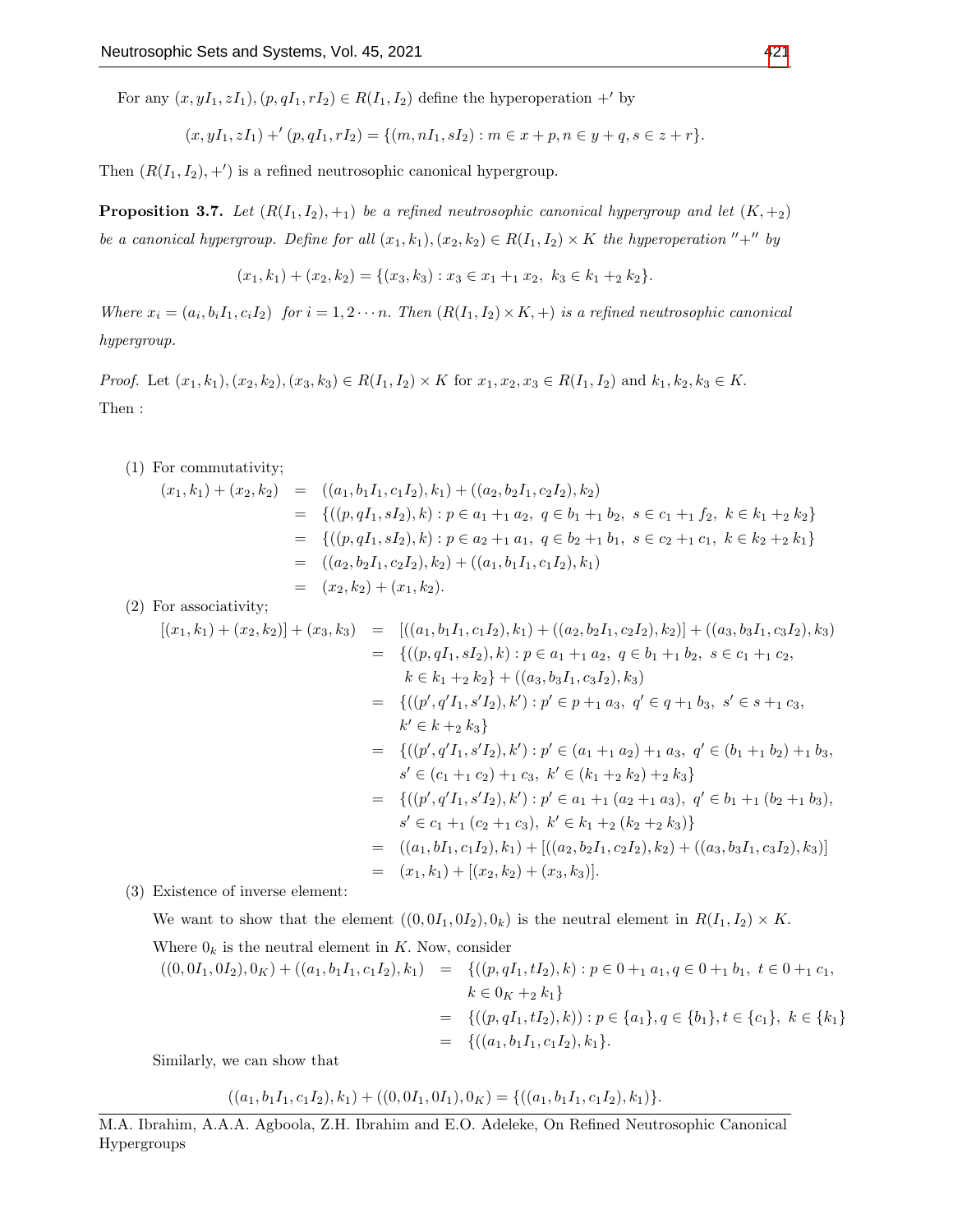Hence, we can conclude that there exists a neutral element  $((0,0I_1,0I_2),0_K) \in R(I_1,I_2) \times K$ .

(4) Existence of unique inverse:

We want to show that there exist a unique inverse for any  $((a_1, b_1I_1, c_1I_2), k_1) \in R(I_1, I_2) \times K$ .

Now, consider  
\n
$$
[( (a_1, b_1I_1, c_1I_2), k_1 ) + ((-a_1, -b_1I_1, c_1I_2), -k_1)] \cap [((-a, -bI_1, -cI_2), -k_1) + ((a_1, bI_1, c_1I_2), k_1)]
$$
\n
$$
= \{((p, qI_1, tI_2), k) : p \in a_1 + (a_1), q \in b_1 + (b_1), t \in c_1 + (c_1),
$$
\n
$$
k \in k_1 + 2(-k_1) \}
$$
\n
$$
\cap \{((m, nI_1, uI_2), k') : m \in -a_1 + (a_1, n \in -b_1) + (b_1, u \in -c + (a_1, bI_1, uI_2)) \}
$$
\n
$$
= \{((p, qI_1, tI_2), k) : p \in \{0\}, q \in \{0\}, t \in \{0\}, k \in \{0_K\}
$$
\n
$$
\cap \{((m, nI_1uI_2), k') : m \in \{0\}, n \in \{0\}, u \in \{0\}, k' \in \{0_K\}.
$$

Then we can say that

$$
((0,0I_1,0I_2),0_K) \in (((a_1,b_1I_1,c_1I_2),k_1) +((-a_1,-b_1I_1,-c_1I_2),-k_1) \cap (((-a_1,-b_1I_1,-c_1I_2),-k_1) + ((a_1,b_1I_1,c_1I_2),k_1)
$$
 and therefore,  

$$
-((a_1,b_1I_1,c_1I_2),k_1)
$$
 is the unique inverse of any  $((a_1,b_1I_1,c_1I_2),k_1) \in R(I_1,I_2) \times K$ .

(5) Let 
$$
(x_3, k_3) \in (x_1, k_1) + (x_2, k_2)
$$
, *i.e.*,  $((a_3, b_3I_1, c_3I_2), k_3) \in ((a_1, b_1I_1, c_1I_2), k_1) +$   
\n $((a_2, b_2I_1, c_2I_2), k_2)$ . Then  
\n $((a_3, b_3I_1, c_3I_2), k_3) \in \{((p, qI_1, tI_2), k) : p \in a_1 + a_2, q \in b_1 + b_2, t \in c_1 + a_2, k \in k_1 + a_2k_2\}$   
\n $= \{((p, qI_1, tI_2), k) : a_2 \in -a_1 + a_1, b_2 \in -b_1 + a_2, c_2 \in -c_1 + a_1, k_2 \in -k_1 + a_2, k_3 \}$   
\n $= \{((a_2, b_2I_1, c_2I_2), k_2) : a_2 \in -a_1 + a_1, b_2 \in -b_1 + a_2, c_2 \in -c_1 + a_1, k_2 \in -k_1 + a_2, k_3 \}$ 

So, we have  $((a_2, b_2I_1, c_2I_2), k_2) \in -((a_1, b_1I_1, c_1I_2), k_1) + ((a_3, b_3I_1, c_3I_2), k_3).$ Also, we can show that  $((a_1, b_1I_1, c_1I_2), k_1) \in ((a_3, b_3I_1, c_3I_2), k_3) - ((a_2, b_2I_1, c_2I_2), k_2)$ . Hence,  $(x_3, k_3) \in (x_1, k_1) + (x_2, k_2)$  implies that  $(x_1, k_1) \in (x_3, k_3) - (x_2, k_2)$  and  $(x_2, k_2) \in -(x_1, k_1) + (x_3, k_3).$ 

Accordingly,  $R(I_1, I_2)$  is a refined neutrosophic canonical hypergroup.  $\Box$ 

**Proposition 3.8.** Let  $(R(I_1, I_2), +_1)$  and  $(K(I_1, I_2), +_2)$  be two refined neutrosophic canonical hypergroup. Define for all  $(x_1, k_1), (x_2, k_2) \in R(I_1, I_2) \times K(I_1, I_2)$  the hyperoperations "+" by

$$
(x_1,k_1)+(x_2,k_2)=\{(x_3,k_3):x_3\in x_1+_{1}x_2,\ k_3\in k_1+_{2}k_2\}.
$$

Where  $x_i = (a_i, b_i I_1, c_i I_2)$  and  $k_i = (u_i, v_i I_1, s_i I_2)$  for  $i = 1, 2 \cdots n$ . Then  $(R(I_1, I_2) \times K(I_1, I_2), +)$  is a refined neutrosophic canonical hypergroup.

*Proof.* The proof is similar to the prof of Proposition [3.7](#page-7-0).  $\Box$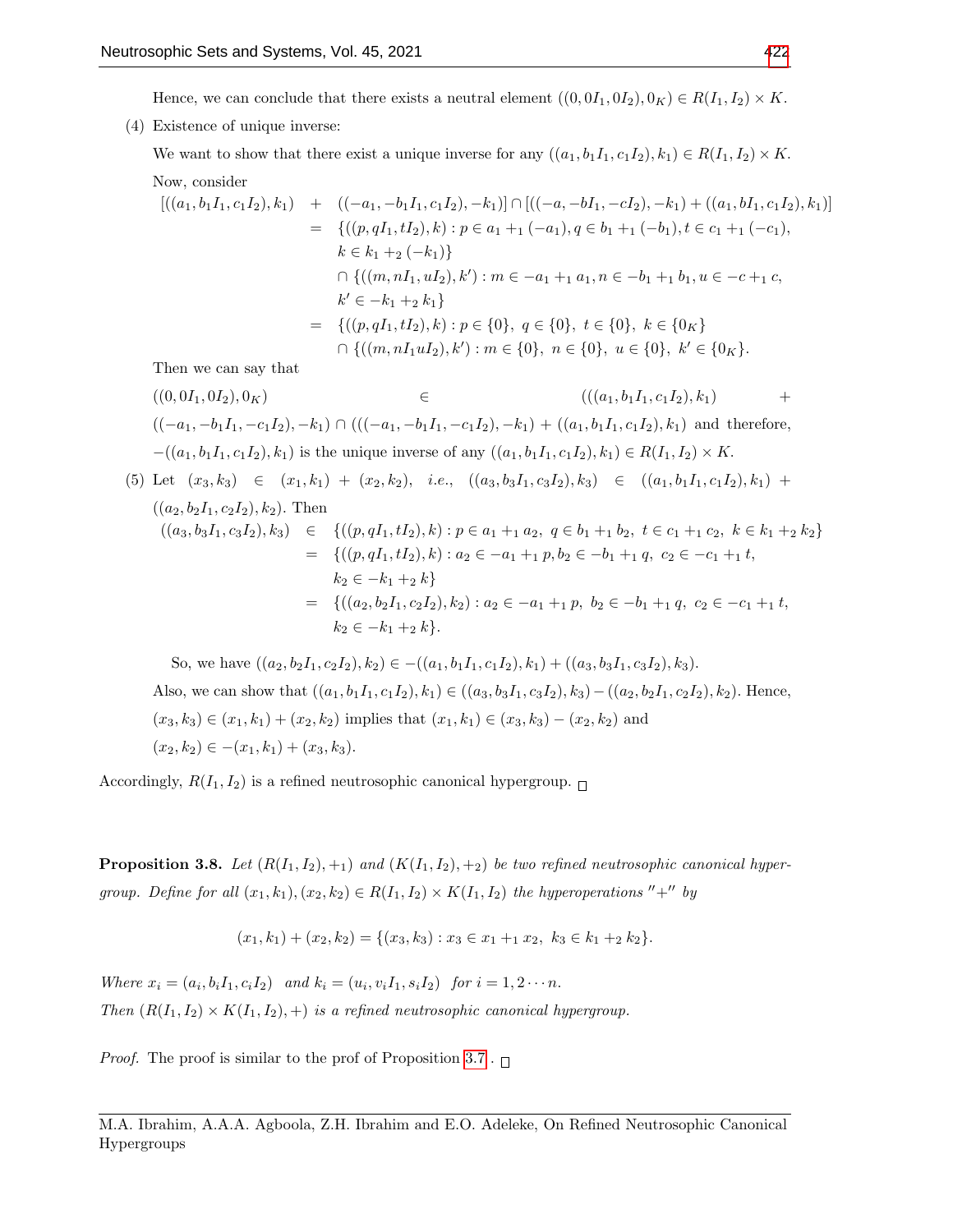**Lemma 3.9.** Let  $R(I_1, I_2)$  be a refined neutrosophic canonical hypergroup. A non-empty subset  $K(I_1, I_2)$  of  $R(I_1, I_2)$  is a refined neutrosophic subcanonical hypergroup if and only if for  $k_1 =$  $(p_1, q_1I_1, s_1I_1), k_2 = (p_2, q_2I_1, s_2I_1) \in K(I_1, I_2)$  the following conditions hold:

- (1)  $k_1 k_2 \subseteq K(I_1, I_2),$
- (2)  $K(I_1, I_2)$  contains a proper subset which is a canonical hypergroup.

**Proposition 3.10.** Let  $M(I_1, I_2)$  and  $N(I_1, I_2)$  be any two refined neutrosophic subcanonical hypergroups of a refined neutrosophic canonical hypergroup  $R(I_1, I_2)$  and let K be a subcanonical hypergroup of R. Then,

- (1)  $M(I_1, I_2) + N(I_1, I_2)$  is a refined neutrosophic subcanonical hypergroup of  $R(I_1, I_2)$ .
- (2)  $M(I_1, I_2) \cap N(I_1, I_2)$  is a refined neutrosophic subcanonical hypergroup of  $R(I_1, I_2)$ .
- (3)  $M(I_1, I_2) + K$  is a refined neutrosophic subcanonical hypergroup of  $R(I_1, I_2)$ .

*Proof.* (1) It is clear that  $(0, 0I_1, 0I_2) \in M(I_1, I_2) + N(I_1, I_2)$  since  $M(I_1, I_2)$  and  $N(I_1, I_2)$  are refined neutrosophic subcanonical hypergroup. Let  $(x, yI_1, zI_2), (u, vI_1wI_2) \in M(I_1, I_2) + N(I_1, I_2)$ . Where  $x = x_1 + x_2, y = y_1 + y_2$ ,  $z = z_1 + z_2, u = u_1 + u_2, v = v_1 + v_2$  and  $w = w_1 + w_2$ . With  $x_1, y_1, z_1, u_1, v_1, w_1 \in M$  and  $x_2, y_2, z_2, u_2, v_2, w_2 \in N$ . Then

$$
(x, yI_1, zI_2) - (u, vI_1wI_2) = ((x_1 + x_2), (y_1 + y_2)I_1, (z_1 + z_2)I_2) -
$$
  
\n
$$
((u_1 + u_2), (v_1 + v_2)I_1, (w_1 + w_2)I_2)
$$
  
\n
$$
= ((x_1 + x_2) - (u_1 + u_2), ((y_1 + y_2) - (v_1 + v_2))I_1,
$$
  
\n
$$
((z_1 + z_2) - (w_1 + w_2)I_2)
$$
  
\n
$$
= \{(p, qI_1, rI_2) : p \in (x_1 - u_1) + (x_2 - u_2), q \in (y_1 - v_1) + (y_2 - v_2),
$$
  
\n
$$
r \in (z_1 - w_1) + (z_2 - w_2)\}
$$
  
\n
$$
\subseteq M(I_1, I_2) + N(I_1, I_2).
$$

Now, since the refined neutrosophic subcanonical hypergroups  $M(I_1, I_2)$  and  $N(I_1, I_2)$  contain a proper subset M and N respectively, which are canonical hypergroups. Then,  $M + N$  is a canonical hypergroup which is contained in  $M(I_1, I_2) + N(I_1, I_2)$ . Hence  $M(I_1, I_2) + N(I_1, I_2)$ is a refined neutrosophic subcanonical hypergroup of  $R(I_1, I_2)$ .

- (2) The proof is similar to the proof in classical case.
- (3) The proof follows the same approach as the proof of 1.  $\Box$

**Remark 3.11.** It should be noted that if  $M(I_1, I_2)$  is a refined pseudo neutrosophic subcanonical hypergroup of a refined neutrosophic canonical hypergroup  $R(I_1, I_2)$  and K is a subcanonical hypergroup of a canonical hypergroup R. Then  $M(I_1, I_2) + K$  is a refined neutrosophic subcanonical hypergroup of  $R(I_1, I_2)$ .

M.A. Ibrahim, A.A.A. Agboola, Z.H. Ibrahim and E.O. Adeleke, On Refined Neutrosophic Canonical Hypergroups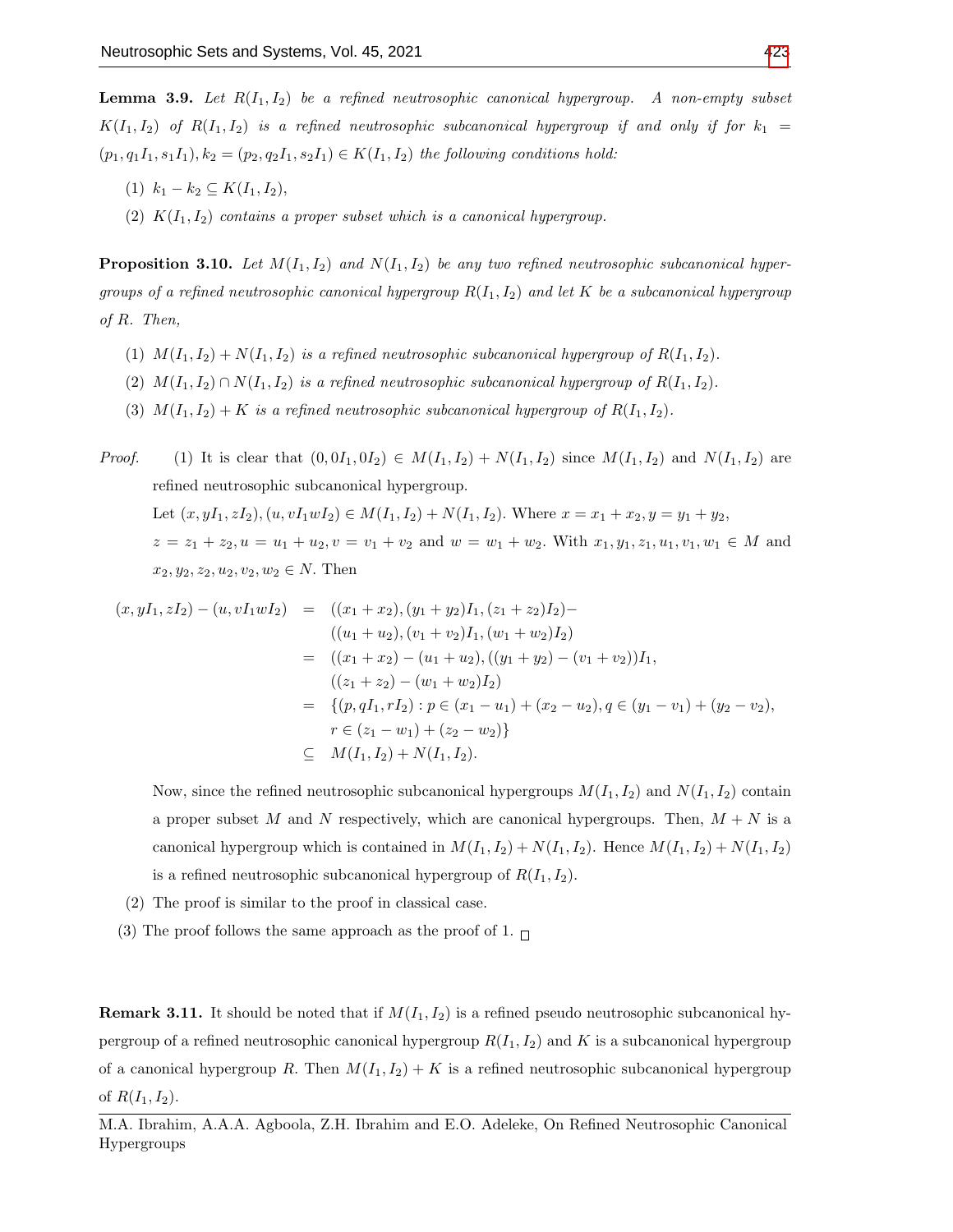**Definition 3.12.** Let  $R(I_1, I_2)$  be a refined neutrosophic canonical hypergroup. The refined neutrosophic subcanonical hypergroup  $M(I_1, I_2)$  is said to be normal in  $R(I_1, I_2)$  if

$$
(a, bI_1, cI_2) + M(I_1, I_2) - (a, bI_1, cI_2) \subseteq M(I_1, I_2)
$$
 for all  $(a, bI_1, cI_2) \in R(I_1, I_2)$ .

**Definition 3.13.** Let  $M(I_1, I_2)$  be a normal refined neutrosophic subcanonical hypergroup of a refined neutrosophic canonical hypergroup  $R(I_1, I_2)$ . The quotient  $R(I_1, I_2)/M(I_1, I_2)$  is defined by the set

$$
\{r + M(I_1, I_2) : r = (x, yI_1, zI_2) \in R(I_1, I_2)\}.
$$

<span id="page-10-0"></span>**Proposition 3.14.** Let  $R(I_1, I_2)/M(I_1, I_2) = \{r + M(I_1, I_2) : r = (x, yI_1, zI_2) \in R(I_1, I_2)\}.$ For  $r_1 + M(I_1, I_2), r_2 + M(I_1, I_2) \in R(I_1, I_2)/M(I_1, I_2), \text{ if } r_1 + M(I_1, I_2) \cap r_2 + M(I_1, I_2) \neq \emptyset \text{ then}$  $r_1 + M(I_1, I_2) = r_2 + M(I_1, I_2).$ 

*Proof.* Let  $r_3 \in r_1 + M(I_1, I_2) \cap r_2 + M(I_1, I_2)$  i.e.,

$$
(x_3, y_3I_1, z_3I_2) \in (x_1, y_1I_1, z_1I_2) + M(I_1, I_2) \cap (x_2, y_2I_1, z_2I_2) + M(I_1, I_2).
$$

Obviously,

$$
(x_3, y_3I_1, z_3I_2) \in (x_1, y_1I_1, z_1I_2) + M(I_1, I_2) \text{ and } (x_3, y_3I_1, z_3I_2) \in (x_2, y_2I_1, z_2I_2) + M(I_1, I_2).
$$

So, for  $m_1 = (u_1, v_1I_1, t_1I_2), m_2 = (u_2, v_2I_1, t_2I_2) \in M(I_1, I_2)$ , with  $u_1, u_2, u_3, v_1, v_2, v_3, t_1, t_2$ ,  $t_3 \in M$ , we have

$$
(x_3, y_3I_1, z_3I_2) \in (x_1, y_1I_1, z_1I_2) + (u_1, v_1I_1, t_1I_2) \text{ and } (x_3, y_3I_1, z_3I_2) \in (x_2, y_2I_1, z_2I_2) + (u_2, v_2I_1, t_2I_2).
$$
  
\n
$$
(x_3, y_3I_1, z_3I_2) \in (x_1 + u_1, (y_1 + v_1)I_1, (z_1 + t_1)I_2) \text{ and } (x_3, y_3I_1, z_3I_2) \in (x_2 + u_2, (y_2 + v_2)I_1, (z_2 + t_2)I_2),
$$
  
\n
$$
\implies x_3 \in x_1 + u_1, y_3 \in y_1 + v_1, z_3 \in z_1 + t_1 \text{ and } x_3 \in x_2 + u_2, y_3 \in y_2 + v_2, z_3 \in z_2 + t_2.
$$

Since  $x_3 \in x_1 + u_1, y_3 \in y_1 + v_1, z_3 \in z_1 + t_1$  implies  $x_1 \in x_3 - u_1, y_1 \in y_3 - v_1, z_1 \in z_3 - t_1$ . Then we have

$$
x_1 \in x_3 - u_1 \subseteq (x_2 + u_2) - u_1 = x_2 + (u_2 - u_1) \subseteq x_2 + M,
$$
  
\n
$$
y_1 \in y_3 - v_1 \subseteq (y_2 + v_2) - v_1 = y_2 + (v_2 - v_1) \subseteq y_2 + M,
$$
  
\n
$$
z_1 \in z_3 - t_1 \subseteq (z_2 + t_2) - t_1 = z_2 + (t_2 - t_1) \subseteq z_2 + M,
$$
  
\n
$$
\implies (x_1, y_1I_1, z_1I_2) \subseteq (x_2, y_2I_1, z_2I_2) + M(I_1, I_2).
$$
  
\n
$$
\therefore (x_1, y_1I_1, z_1I_2) + M(I_1, I_2) \subseteq (x_2, y_2I_1, z_2I_2) + M(I_1, I_2) + M(I_1, I_2) = (x_2, y_2I_1, z_2I_2) + M(I_1, I_2).
$$

 $\Box$ 

Similarly it can be shown that  $(x_2, y_2I_1, z_2I_2) + M(I_1, I_2) \subseteq (x_2, y_2I_1, z_2I_2) + M(I_1, I_2)$ . Hence the proof.

M.A. Ibrahim, A.A.A. Agboola, Z.H. Ibrahim and E.O. Adeleke, On Refined Neutrosophic Canonical Hypergroups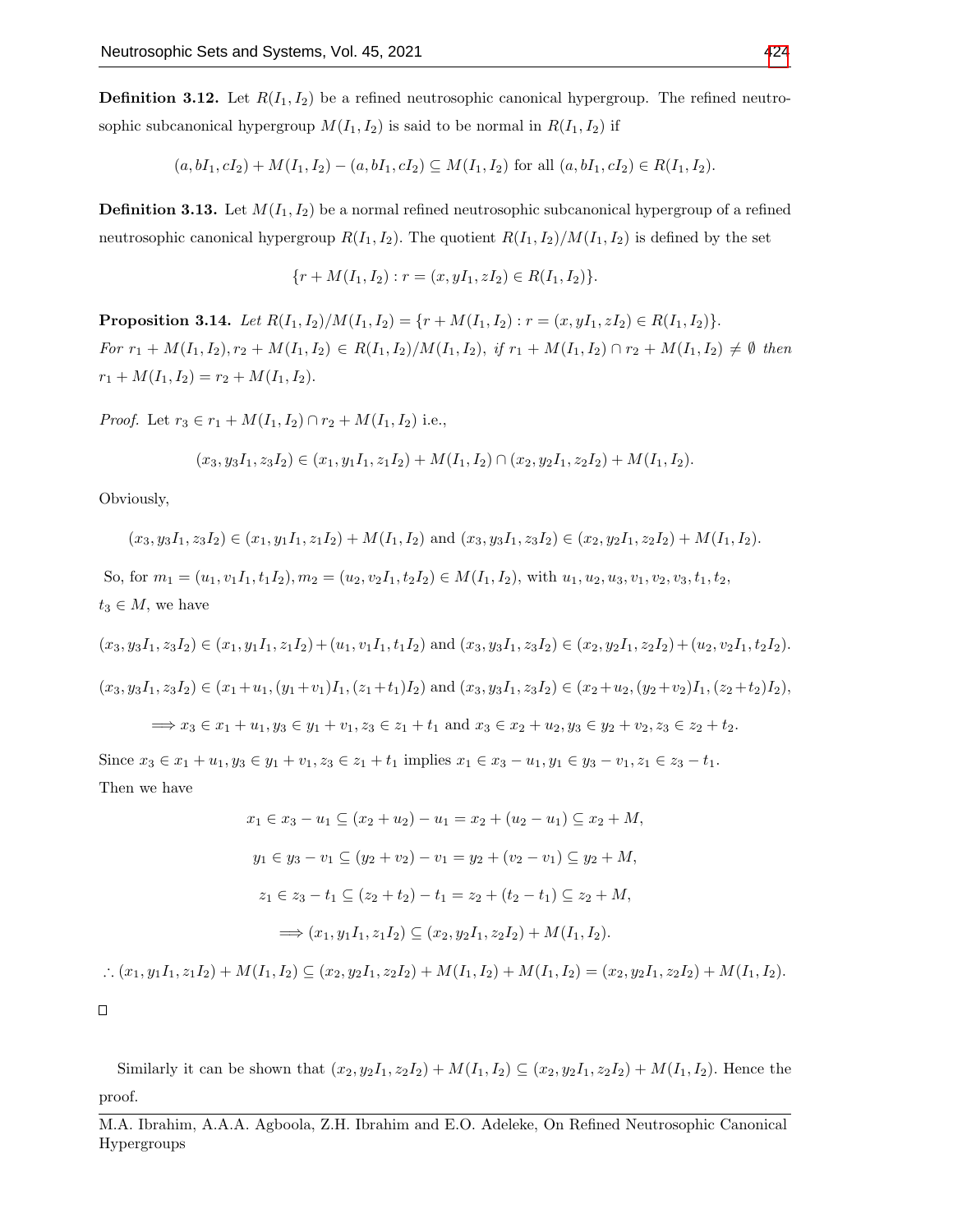**Proposition 3.15.** Let  $M(I_1, I_2)$  be a normal refined neutrosophic subcanonical hypergroup of a refined neutrosophic canonical hypergroup  $R(I_1, I_2)$ . Let  $R(I_1, I_2)/M(I_1, I_2)$  be as defined in Proposition [3.14.](#page-10-0) For all  $r_1 + M(I_1, I_2), r_2 + M(I_1, I_2) \in R(I_1, I_2)/M(I_1, I_2)$  define the hyperoperation +' by

$$
r_1 + M(I_1, I_2) + r_2 + M(I_1, I_2) = (r_1 + r_2) + M(I_1, I_2).
$$

Then,  $(R(I_1, I_2)/M(I_1, I_2), +')$  is a neutrosophic canonical hypergroup if  $R/M$  is a canonical hypergroup.

**Definition 3.16.** Let  $(R(I_1, I_2), +_1)$  and  $(M(I_1, I_2), +_2)$  be any two refined neutrosophic canonical hypergroups and let

$$
\phi: R(I_1, I_2) \longrightarrow M(I_1, I_2)
$$

be a mapping from  $R(I_1, I_2)$  into  $M(I_1, I_2)$ .

- (1)  $\phi$  is called a refined neutrosophic canonical hypergroup homomorphism if:
	- (a) for all  $x, y$  of  $R(I_1, I_2), \phi(x +_1 y) \subseteq \phi(x) +_2 \phi(y)$ ,
	- (b)  $\phi(0, 0I_1, 0I_2) = (0, 0I_1, 0I_2),$
	- (c)  $\phi(I_k) = I_k$  for  $k = 1, 2$ .
- (2)  $\phi$  is called a good refined neutrosophic canonical hypergroup homomorphism if:
	- (a) for all  $x, y$  of  $R(I_1, I_2), \phi(x +_1 y) = \phi(x) +_2 \phi(y)$ ,
	- (b)  $\phi(0, 0I_1, 0I_2) = (0, 0I_1, 0I_2),$
	- (c)  $\phi(I_k) = I_k$  for  $k = 1, 2$ .
- (3)  $\phi$  is called a refined neutrosophic isomorphism if  $\phi$  is a refined neutrosophic homomorphism and  $\phi^{-1}$  is also a refined neutrosophic homomorphism.

**Definition 3.17.** Let  $\phi: R(I_1, I_2) \longrightarrow M(I_1, I_2)$  be a refined neutrosophic canonical hypergroup homomorphism from a refined neutrosophic canonical hypergroup  $R(I_1, I_2)$  into a refined neutrosophic canonical hypergroup  $M(I_1, I_2)$ .

- (1) The kernel of  $\phi$  denoted by  $Ker\phi$  is the set  $\{(u, vI_1, wI_2) \in R(I_1, I_2) : \phi((u, vI_1, wI_2)) =$  $(0, 0I_1, 0I_2)\}.$
- (2) The image of  $\phi$  denoted by  $Im\phi$  is the set  $\{\phi((u, vI_1, wI_2)) : (u, vI_1, wI_2) \in R(I_1, I_2)\}.$

<span id="page-11-0"></span>**Proposition 3.18.** Let  $\phi: R(I_1, I_2) \longrightarrow M(I_1, I_2)$  be a refined neutrosophic canonical hypergroup homomorphism from a refined neutrosophic canonical hypergroup  $R(I_1, I_2)$  into a refined neutrosophic canonical hypergroup  $M(I_1, I_2)$ .

- (1) The kernel of  $\phi$  is not a neutrosophic subcanonical hypergroup of  $R(I_1, I_2)$ .
- (2) The image of  $\phi$  is a neutrosophic subcanonical hypergroup of  $M(I_1, I_2)$ .

*Proof.* (1) It can be seen from the definition of Kernel that  $Ker\phi$  is a subcanonical hypergroup and not a neutrosophic subcanonical hypergroup.

(2) The proof is similar to the proof in classical case.  $\Box$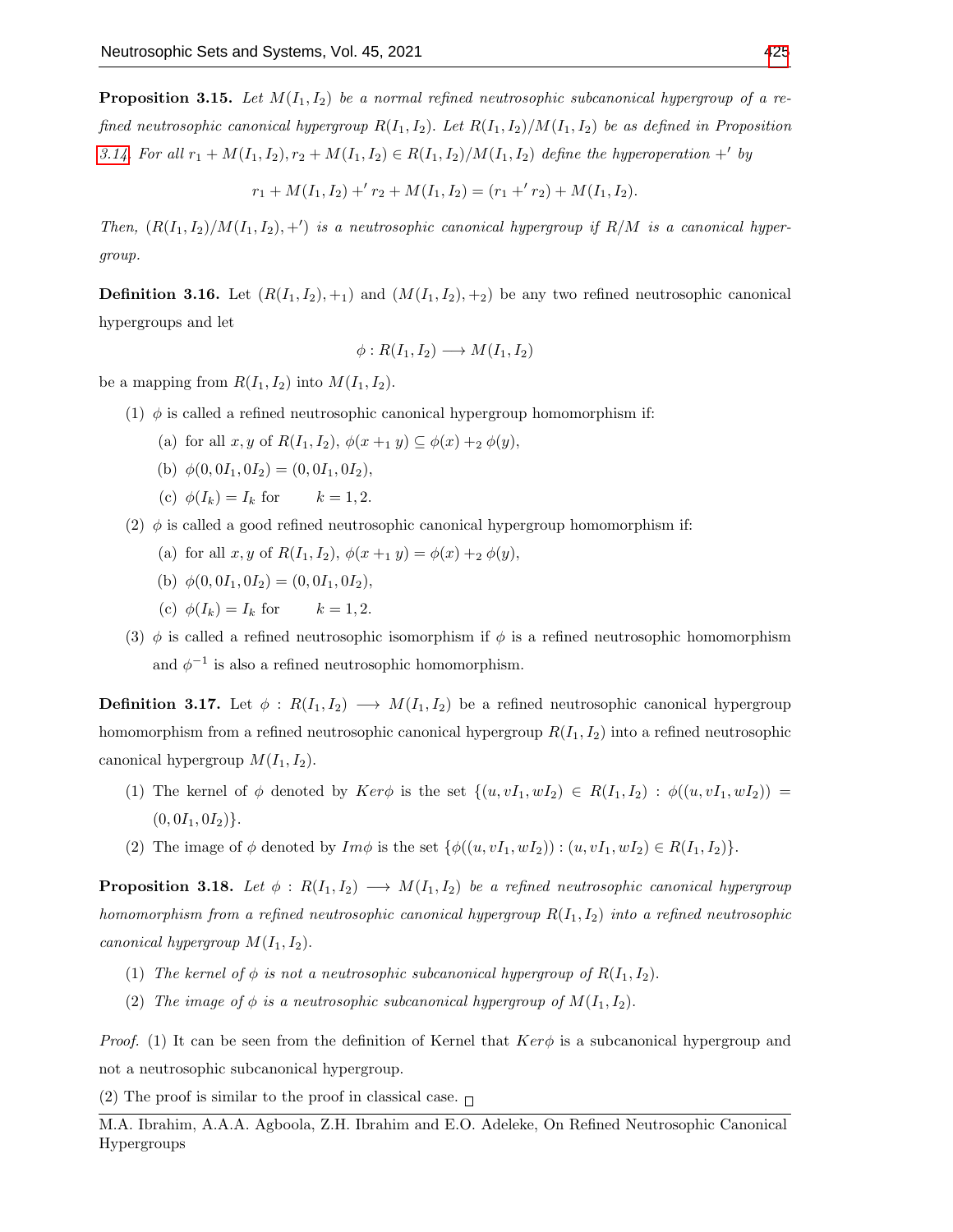**Remark 3.19.** If  $\phi$  in Proposition [3.18](#page-11-0) is a good refined neutrosophic canonical hypergroup homomorphism and  $P(I_1, I_2)$  is a normal refined neutrosophic subcanonical hypergroup of  $R(I_1, I_2)$  then  $\phi(P(I_1, I_2))$  is normal in  $M(I_1, I_2)$ . Also, if  $Q(I_1, I_2)$  is a normal refined neutrosophic subcanonical hypergroup of  $M(I_1, I_2)$ , then  $\phi^{-1}(Q(I_1, I_2))$  is normal in  $R(I_1, I_2)$ .

In what follows we shall establish the relationship between the refined neutrosophic canonical hypergroups and the parent or any neutrosophic canonical hypergroups. Since every neutrosophic (refined neutrosophic) canonical hypergroup is a canonical hypergroup. Then, our task will be to find a classical map  $\psi$  say, such that

$$
\psi: R(I_1, I_2) \longrightarrow R(I).
$$

And for all  $(u, vI_1, wI_2) \in R(I_1, I_2)$  we define  $\psi$  by

$$
\psi((u, vI_1, wI_2)) = (u, (v+w)I).
$$

**Proposition 3.20.** Let  $(R(I_1, I_2), +')$  be a refined neutrosophic canonical hypergroup and let  $(R(I), +)$ be a neutrosophic canonical hypergroup. The mapping  $\psi$  defined above is a good homomorphism.

*Proof.* It can be easily shown that  $\psi$  is well defined.

Now, for 
$$
(u, vI_1, wI_2), (p, qI_1, tI_2) \in R(I_1, I_2)
$$
 then  
\n
$$
\psi((u, vI_1, wI_2) + (p, qI_1, tI_2)) = \psi((u+p), (v+q)I_1, (w+t)I_2)
$$
\n
$$
= ((u+p), (v+q+w+t)I)
$$
\n
$$
= ((u+p), (v+w)I + (q+t)I)
$$
\n
$$
= (u, (v+w)I) + (p, (q+t)I)
$$
\n
$$
= \psi((u, vI_1, wI_2)) +' \psi((p, qI_1, tI_2)).
$$

Hence  $\psi$  is a good homomorphism.  $\Box$ 

Remark 3.21. The kernel of this map is given by  $\; \; ker\psi \; = \; \{ (u, vI_1, wI_2) : \psi((u, vI_1, wI_2)) = (0, 0I_1, 0I_2) \}$  $= \{(0, vI_1, (-v)I_2)\}.$ It can be shown that  $ker \psi$  is a subcanonical hypergroup of  $R(I_1, I_2)$ .

### 4. Conclusions

This paper studied refinement of neutrosophic canonical hypergroup and presented some of its basic properties. Also, the existence of a good homomorphism between a refined neutrosophic canonical hypergroup  $R(I_1, I_2)$  and a neutrosophic canonical hypergroup  $R(I)$  was established. We hope to present and study more advance properties of refined neutrosophic canonical hypergroup and its substructures in our future papers.

Funding: This research received no external funding.

Conflicts of Interest: The authors declare no conflict of interest.